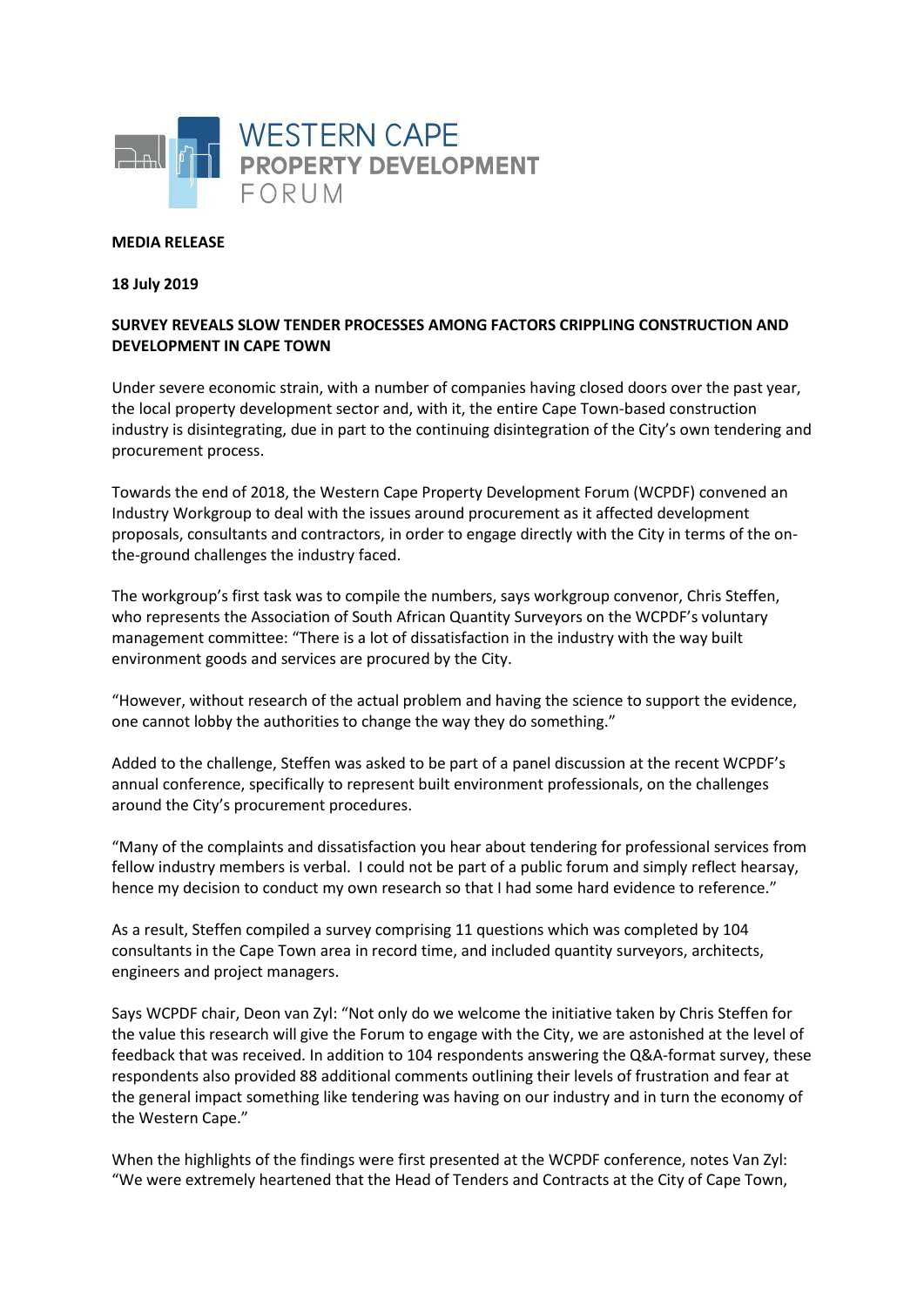Fabian Sepkins, had been prepared to be a panellist in the discussion and take these criticisms on the chin.

"But we do also now need to take the issues forward into further discussions with the City to resolve what has become a critical matter, both to our industry as well as in terms of the City delivering on its own promises of infrastructure to ratepayers."

Among the highest levels of dissatisfaction expressed was the lack of clarity around the information supplied in tenders by the City, with professionals needing to second-guess the full scope of what was to be expected, coupled by a resultant dissatisfaction that they were ever actually able to price their tenders with any significant degree of confidence.

However, the highest level of dissatisfaction and overall concern was expressed by the vast majority of respondents (84%), who said that in order to be competitive, it was expected by the City that submissions reflect prices far below what was considered to be fair and reasonable within the industry.

Explains Steffen: "When comparing fees offered in a tender to the various accepted guideline fee tariffs of the various industry professionals, it has been experienced that discounts of anywhere from between 50- to 80% need to be offered, if the tender applicant is to be in any way competitive when compared to the other tenderers. Unfortunately the City's adjudicators appear to accept that super discounts are acceptable."

"Out of sheer desperation to procure work and at least earn some income to keep going, this is what the industry is putting up with," notes Van Zyl.

The result, however, was an increasing number of complaints about poor quality of work being produced by consultants, particularly against smaller firms, adds Steffen: "Large, reputable firms who can carry the City's projects will still be able to produce acceptable quality services, but at a loss. Or, alternatively, provide a service, but one that results in a final public sector development or infrastructure product that is not as efficient or effective as it could have been."

For example, under normal conditions, a design team would be able to consider a number of options when designing a building and after careful consideration – as budget allows – would be able to select the most appropriate option with which to proceed.

"However," explains Steffen, "if the team has only limited time to spend on a project due to the unrealistic fees it is earning, perhaps only one design option will be considered, and perhaps not the best one.

The question which the Forum is therefore particularly concerned with, says Steffen, is: "What will our urban spaces look like in a few years when insufficient time has been allowed for the creative process of design? The actual building will probably stand up and its design will be ok, but how well will it endure and how best is its fit against the purpose for which it was constructed in the first place?"

"We are now at significant risk of either more 'white elephants' or buildings and infrastructure with no long-term value now cropping up across the metro," notes Van Zyl. "And this is taxpayers money going to waste. Rather construct one excellent school or hospital or housing project or road with longevity, than a slew of projects – if they even get out of the procurement starter gate at all – that have no longterm value to citizens."